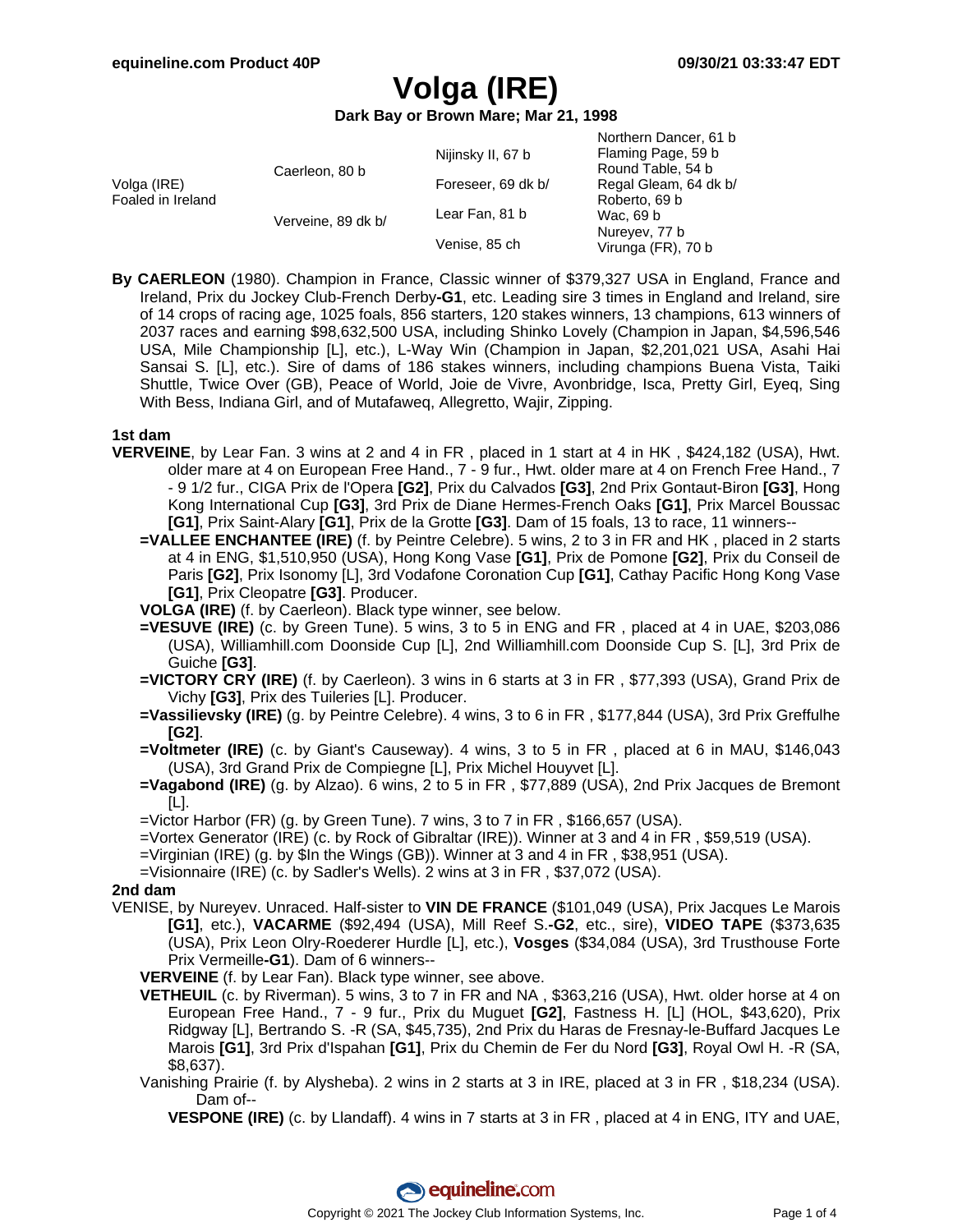## **Volga (IRE)**

### **Dark Bay or Brown Mare; Mar 21, 1998**

\$733,595 (USA), Hwt. at 3 on French Free Hand., 9 1/2 - 11 fur., Juddmonte Grand Prix de Paris **[G1]**, Prix Jean Prat **[G1]**, Prix La Force **[G3]**, 2nd Premio Presidente della Repubblica **[G1]**, Prix Ganay **[G1]**, etc. Sire.

- **=PURPLE MOON (IRE)** (g. by \$Galileo (IRE)). 4 wins at 3 and 4 in ENG, placed, 4 to 6 in AUS, FR , HK and UAE, \$2,139,195 (USA), Coutts Glorious S. [L], 2nd Emirates Melbourne Cup **[G1]**, Cathay Pacific Hong Kong Vase **[G1]**, Emirates Airline Yorkshire Cup **[G2]**, Prix du Conseil de Paris **[G2]**, etc.
- **=VANISHING CUPID (SWI)** (c. by \$Galileo (IRE)). 5 wins, 2 to 5 in FR , placed at 3 and 4 in GER, \$207,393 (USA), Grand Prix du Lion d'Angers [L], La Coupe de Marseille [L], 2nd Almased Cup Hamburg Trophy **[G3]**, Grand Prix du Nord [L], 3rd Preis der Deutschen Einheit **[G3]**, etc.
- **=WINDY KING (GB)** (g. by Hurricane Run (IRE)). 5 wins, 3 to 5 in FR , \$159,098 (USA), Prix Denisy [L].
- **LA SYLPHIDE (SWI)** (f. by \$Barathea (IRE)). 2 wins at 3 in FR , \$51,372 (USA), Prix Penelope **[G3]**. Dam of--
	- **EXPANSION** (c. by Maria's Mon). 5 wins, 3 to 6, \$581,924(USA), Red Smith H. **[G2]** (AQU, \$90,000), Fair Grounds H. **[G3]** (FG, \$75,000), 2nd Mervin H. Muniz Jr. Memorial H. **[G2]** (FG, \$80,000), Dallas Turf Cup S. [L] (LS, \$30,000), 3rd Man o' War S. **[G1]** (BEL, \$60,000), etc. Sire.
	- **=Vaasa (IRE)** (c. by =Dalakhani (IRE)). Winner at 3 in FR , placed at 4 in UAE, \$67,905 (USA), 3rd Abu Dhabi Championship **[G3]**.
	- **Monday Show** (f. by Maria's Mon). 4 wins at 3 and 4 in FR , placed in 1 start at 4 in GER, \$67,823 (USA), 3rd Grosser Preis der Ostdeutschen Sparkassen [L]. Dam of--
		- **=USHERETTE (IRE)** (f. by Shamardal). 7 wins in 14 starts, 3 to 5 in ENG and FR , \$405,084 (USA), Hwt. older mare at 4 on European Free Hand., 7 - 9 1/2 fur., Hwt. older mare at 4 on English Free Hand., 7 - 9 1/2 fur., Hwt. older mare at 4 on French Free Hand., 7 - 9 1/2 fur., Duke Of Cambridge S. **[G2]**, Charm Spirit Dahlia S. **[G2]**, Prix de la Cochere - Fonds Europeen de l'Elevage [L], 3rd Prix d'Ispahan **[G1]**, Duke of Cambridge S. **[G2]**, etc.
		- **MAGNETIC CHARM (GB)** (f. by =Exceed And Excel (AUS)). Winner at 2 and 3 in ENG, placed in 2 starts at 3 in NA , \$118,512 (USA), Oaks Farm Stables Michael Seeley S. [L], 2nd Canadian S. **[G2]** (WO, \$50,000(CAN)), 3rd Acorn Insurance British E.B.F. Valiant S. [L].
		- **=SHOW DAY (IRE)** (f. by Shamardal). 3 wins at 3 in FR and GER, placed in 1 start at 3 in ITY, \$58,270 (USA), Escada Cup [L], 3rd Premio Elena E Sergio Cumani **[G3]**.
	- La Seine (f. by Rahy). Winner at 3 in FR , \$24,895 (USA). Dam of--
		- **Laseen (IRE)** (f. by Dylan Thomas (IRE)). 3 wins, 3 to 5 in FR , placed at 6 and 7 in NA , \$218,210 (USA), 2nd Prix Panacee - Fonds Europeen de l'Elevage [L], 3rd Red Carpet H. **[G3]** (DMR, \$12,000), Robert J. Frankel S. **[G3]** (SA, \$12,000).
- **=Verdi (SWI)** (g. by Llandaff). 19 wins, 2 to 10 in FR , \$352,684 (USA), 3rd Prix Isonomy [L], Criterium de Lyon [L].
- =Verzasca (IRE) (f. by Sadler's Wells). Winner at 3 in FR , \$6,948 (USA). Dam of--
	- **=VERTANA (IRE)** (f. by =Sinndar (IRE)). 4 wins at 3 and 4 in FR , \$116,551 (USA), Prix Panacee [L], 2nd Grand Prix du Lion d'Angers [L]. Dam of--
		- **=Vernasca (SWI)** (f. by =Blue Canari (FR)). Placed in 2 starts at 5, 2021 in ITY, 3rd Premio Coppa D'oro [L].
	- **=VAL D'HIVER (FR)** (f. by =Zafeen (FR)). 2 wins in 4 starts at 3 in FR and GER, \$30,759 (USA), Kronimus Diana-Trial [L]. Producer.
- Vatrouchka (f. by Kingmambo). Winner at 3 in FR , \$6,759 (USA). Dam of--
	- **=Venturous Spirit (FR)** (f. by Arch). Winner at 3 in FR , \$68,470 (USA), 2nd Prix Madame Jean Couturie [L], Prix Vulcain [L]. Producer.
- Vaporetto (g. by Lear Fan). 13 wins, 3 to 7 in FR , \$767,307 (USA).
- Venetian Lady (f. by Woodman). Winner at 2 in FR , \$21,523 (USA). Producer.
- Venetian Dancer (c. by Saint Ballado). Placed in 2 starts at 4 in FR .
- Venetian Beauty (f. by Lear Fan). Unraced. Dam of--
	- **=VENGEUR MASQUE (IRE)** (g. by =Monsun (GER)). 5 wins, 3 to 6 in AUS and FR , \$1,102,853 (USA), Queen Elizabeth S. **[G3]**, Bet365 Geelong Cup **[G3]**, Crown Resorts Torney Night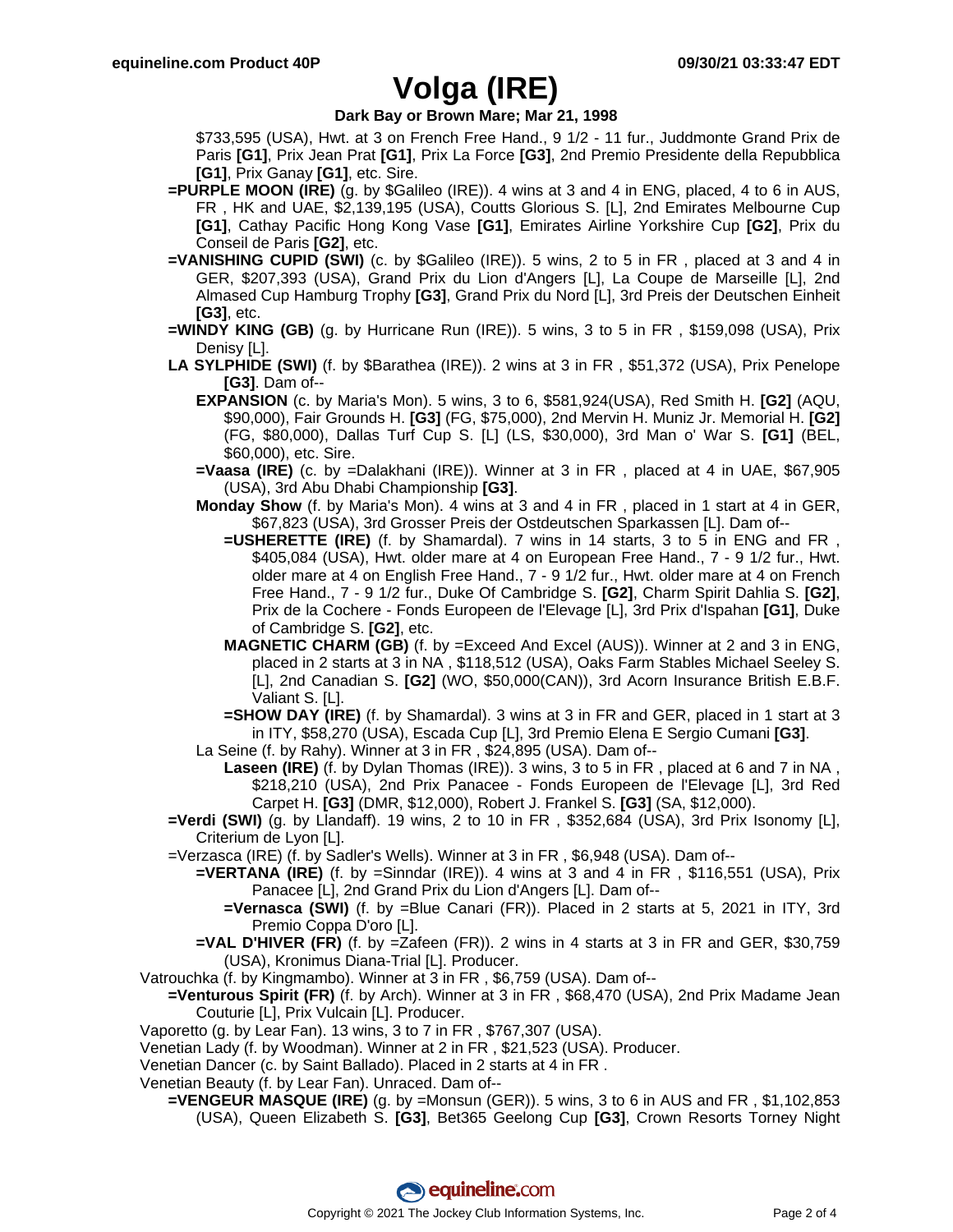## **Volga (IRE)**

**Dark Bay or Brown Mare; Mar 21, 1998**

- Cup [L], 2nd Schweppes Sydney Cup **[G1]**, Queen Elizabeth S. **[G3]**, etc.
- **=Vermont (IRE)** (g. by \$Muhtathir (GB)). 4 wins, 3 to 6 in ENG and FR , \$93,425 (USA), 3rd Grand Prix de La Ville de Nantes [L].
- **=Value Theory (IRE)** (f. by Gleneagles (IRE)). Winner at 2, 2021 in ENG, \$18,522 (USA), 3rd 100% RacingTV Profits Back To Racing Sweet Solera S. **[G3]**.
- Vallee des Reves (f. by Kingmambo). Unraced. Dam of--
	- **MAIDS CAUSEWAY (IRE)** (f. by Giant's Causeway). 4 wins at 2 and 3 in ENG, \$644,496 (USA), Coronation S. **[G1]**, Owen Brown Rockfel S. **[G2]**, Swynford Paddocks Hotel Sweet Solera S. **[G3]**, 2nd Ultimatepoker.com One Thousand Guineas **[G1]**, Meon Valley Stud Mile **[G1]**, etc. Dam of--
		- **ELIZABETH WAY (IRE)** (f. by =Frankel (GB)). 3 wins at 4 in NA , placed at 3 in IRE, \$238,377 (USA), Nassau S. **[G2]** (WO, \$105,000(CAN)), The Very One S. **[G3]** (GP, \$86,490), 3rd Dance Smartly S. **[G2]** (WO, \$19,250(CAN)), Orchid S. **[G3]** (GP, \$9,300).
		- **=Illustrating (GB)** (f. by =Showcasing (GB)). 2 wins in 4 starts at 2, 2021 in ENG, placed in 1 start at 2, 2021 in FR , \$59,629 (USA), 3rd Prix d'Arenberg **[G3]**.
	- **=Uimhir A Haon (IRE)** (f. by \$Montjeu (IRE)). Winner at 2 in IRE, \$46,592 (USA), 3rd Denny Cordell & Lanwades Stud Fillies S. **[G3]**. Dam of--
		- **=An Saincheann (IRE)** (f. by Dylan Thomas (IRE)). Winner at 4 in IRE, \$20,519 (USA), 3rd Trigo S. [L]. Producer.
	- Coachella (GB) (f. by Danehill). Unraced. Dam of--
		- **Roicead** (g. by Giant's Causeway). 7 wins, 3 to 9 in IRE and UAE, \$245,252 (USA), 3rd Market Slide Flying Five S. **[G3]**.
- Viking's Cove (f. by Miswaki). Unraced. Dam of--
	- **=PRECIOUS BUNNY (FR)** (c. by Peintre Celebre). 4 wins at 2 and 3 in FR , \$73,639 (USA), Criterium du Languedoc Prix Paul Guichou [L].
	- **=Flying Blue (FR)** (c. by \$Fly to the Stars (GB)). 7 wins, 2 to 6 in FR and SPA, \$179,500 (USA), 2nd Prix Montenica [L], Criterium du Bequet-Chateau Font-Merlet [L], 3rd Prix Roland de Chambure [L].
- Victoire Celebre (f. by Stravinsky). Unplaced in 2 starts in FR . Dam of--
	- **=ARAB DAWN (GB)** (g. by =Dalakhani (IRE)). 5 wins, 3 to 4 in ENG and AUS, \$207,313 (USA), Pacific Hoists Parramatta Cup [L], 3rd Totescoop6 September S. **[G3]**.
- RACE RECORD for Volga (IRE): In France. At 2, one win in 1 start; at 3, two wins (Prix de Royaumont **[G3]**, Prix de Bagatelle [L]), once 2nd (Prix de Malleret **[G2]**) in 4 starts. Earned 87,201 Euro (\$74,439 USA). In NA. At 3, once 2nd (E. P. Taylor S. **[G1]**) in 2 starts; at 4, one win, once 2nd (New York H. **[G2]** (BEL, \$50,000)), twice 3rd (E. P. Taylor S. **[G1]** (WO, \$82,500(CAN)), Dowager S. [L] (KEE, \$11,220)); at 5, three wins (E. P. Taylor S. **[G1]** (WO, \$450,000(CAN)), La Prevoyante H. **[G2]** (CRC, \$120,000), Matchmaker H. **[G3]** (MTH, \$60,000)), twice 2nd (Canadian H. **[G2]** (WO, \$55,800(CAN)), Long Island H. **[G2]** (AQU, \$30,000)) in 6 starts. Earned \$1,067,320. Grand Totals: 7 wins, 5 times 2nd, twice 3rd. Earned \$1,141,759(USA). Died 2017. Sent from France to United States in 2001.

### PRODUCE RECORD for Volga (IRE):

- 2005 Doctors Nurse, f. by Kingmambo. Unraced. Producer.
- 2006 Dreamette, f. by Fusaichi Pegasus. Unplaced in 1 start in FR . Producer.
- 2007 **Army Scout**, c. by Giant's Causeway. Winner in 4 starts at 2 and 3 in FR , \$59,582 (USA), 3rd Prix Montenica [L].
- 2008 Lana Girl, f. by Arch. Unraced. Dam of 5 winners--
	- **=LANDFALL (FR)** (g. by Myboycharlie (IRE)). 8 wins, 2 to 5 in HK and IRE, \$2,154,233 (USA), Oriental Watch Sha Tin Trophy **[G2]**, Premier Plate **[G3]**, Willis Towers Watson Champions Golden Fleece Juvenile S. **[G3]**, 2nd Standard Chartered Champions & Chater Cup **[G1]**, 3rd Longines Hong Kong Cup **[G1]**.
- 2009 I'm So Excited, f. by Street Cry (IRE). Unplaced in 2 starts in FR . Producer.
- 2010 Riviere Du Loup, c. by Ghostzapper. 6 wins, 3 to 7 in FR and NA , \$181,861 (USA).
- 2011 Dnieper, c. by Giant's Causeway. 3 wins at 4 in NA , \$35,975 (USA).
- 2012 Eisenhower, c. by War Front. Winner at 3 in IRE, \$4,143 (USA).
- 2013 Unnamed, c. by Giant's Causeway.